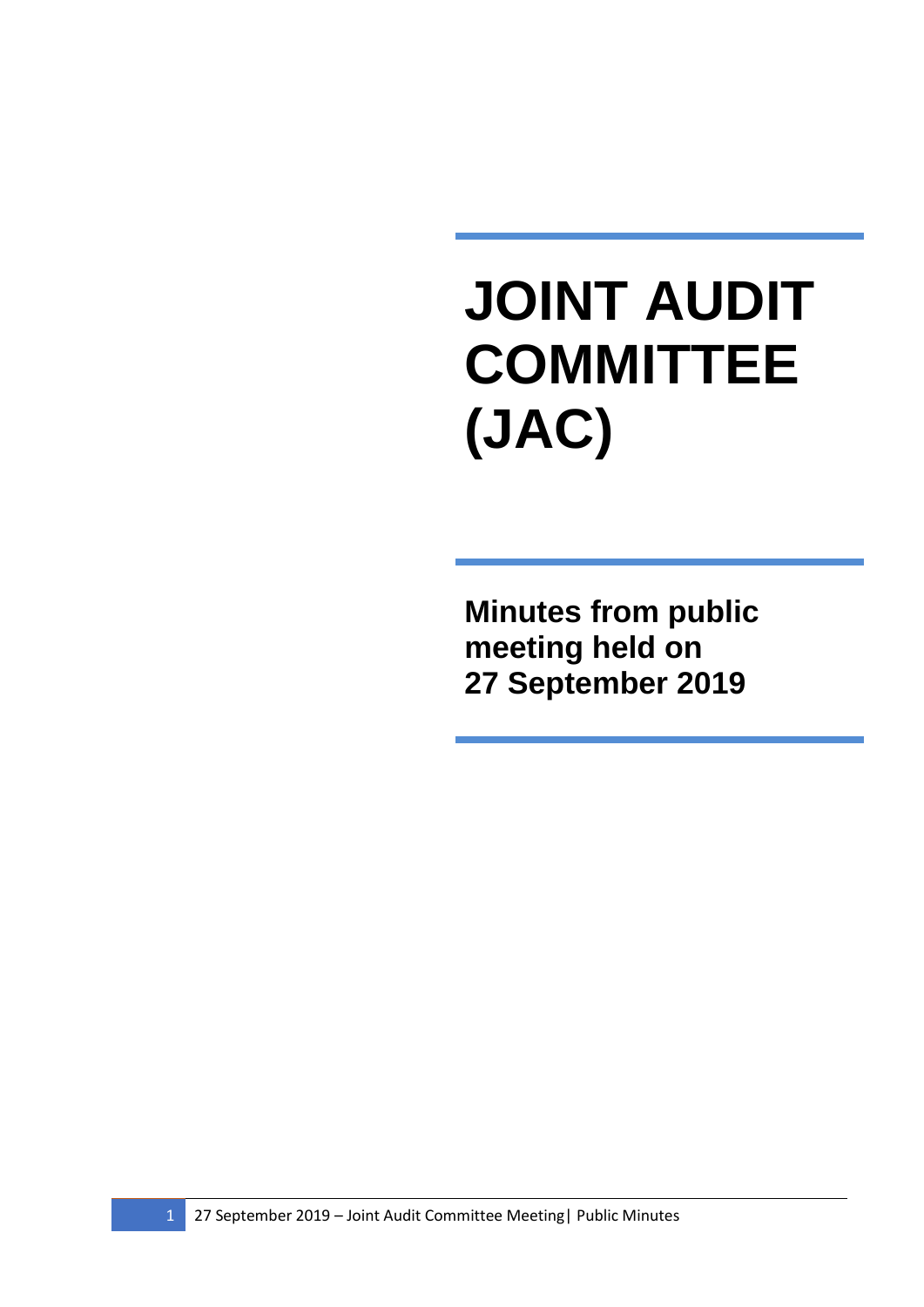

west midlands<br>police and crime commissioner



## **JOINT AUDIT COMMITTEE (JAC) PUBLIC MINUTES**

Notes of the meeting held on Friday, 27<sup>th</sup> September 2019 Meeting Room LH G2 Lloyd House, Colmore Circus, B4 6NQ

## **Present:**

| <b>Sue Davis</b>            | $\overline{\phantom{a}}$ | Chair                                            |
|-----------------------------|--------------------------|--------------------------------------------------|
| Mark Kenyon                 |                          | Chief Finance Officer - PCC                      |
| Louisa Rolfe                | -                        | Deputy Chief Constable - WMP                     |
| Jonathan Jardine            | $\blacksquare$           | Chief Executive Officer - PCC                    |
| <b>Gurinder Singh Josan</b> |                          | Strategic Policing and Crime Board (SPCB) Member |
| <b>Ernie Hendricks</b>      |                          | Strategic Policing and Crime Board (SPCB) Member |
| Davinder Jagpal             | $\overline{\phantom{a}}$ | AD Finance - WMP                                 |
| Kath Holder                 | $\blacksquare$           | Organisational Learning and Risk Manager - WMP   |
| Paul Grady                  | -                        | Director, Grant Thornton                         |
| <b>Emily Mayne</b>          | ۰                        | Engagement Manager, Grant Thornton               |
| Gemma Brookes               | $\blacksquare$           | <b>Principal Auditor</b>                         |
| Deborah Johnson             |                          | Inspector                                        |

Plus note taker, webcaster & an observer

| 394 | Item 1 - Apologies<br>Apologies were received from:<br>Neil Chamberlain - Director of Commercial Services (WMP)<br>Lynn Joyce - Head of Internal Audit (PCC)<br>Dr Cath Hannon - SPBC Board Member<br>The Chair advised that Vice Chair - Christine Barve had recently resigned, expressed<br>thanks for her services and expressed best wishes for the future.<br>The Chair also welcomed Gemma Brookes for attending on behalf of Lynn Joyce. |
|-----|-------------------------------------------------------------------------------------------------------------------------------------------------------------------------------------------------------------------------------------------------------------------------------------------------------------------------------------------------------------------------------------------------------------------------------------------------|
| 395 | <b>Item 2 - Declarations of Interest</b><br>As Chair of a local Mental Health Trust, the Chair declared an interest in item 5 and<br>advised that if a discussion on the mental health audit took place in the absence of a<br>Vice Chair, the Chair would be handed to Ernie Hendricks.                                                                                                                                                        |
| 396 | Item 3 – Minutes of the last meeting<br>The minutes of the previous meeting held on 28 <sup>th</sup> June and the extraordinary meeting<br>held on 25 <sup>th</sup> July were agreed as accurate records of proceedings.                                                                                                                                                                                                                        |
| 397 | <b>Item 4 - Matters Arising</b><br>Mark Kenyon noted the publication of accounts and final certificate from the July<br>committee meeting have been issued and are available on the website.                                                                                                                                                                                                                                                    |
| 398 | Item 5 - Internal Audit Update<br><b>Presented by Gemma Brookes</b><br>The report was circulated in advance of the meeting and therefore Gemma Brookes<br>highlighted key points from this report:                                                                                                                                                                                                                                              |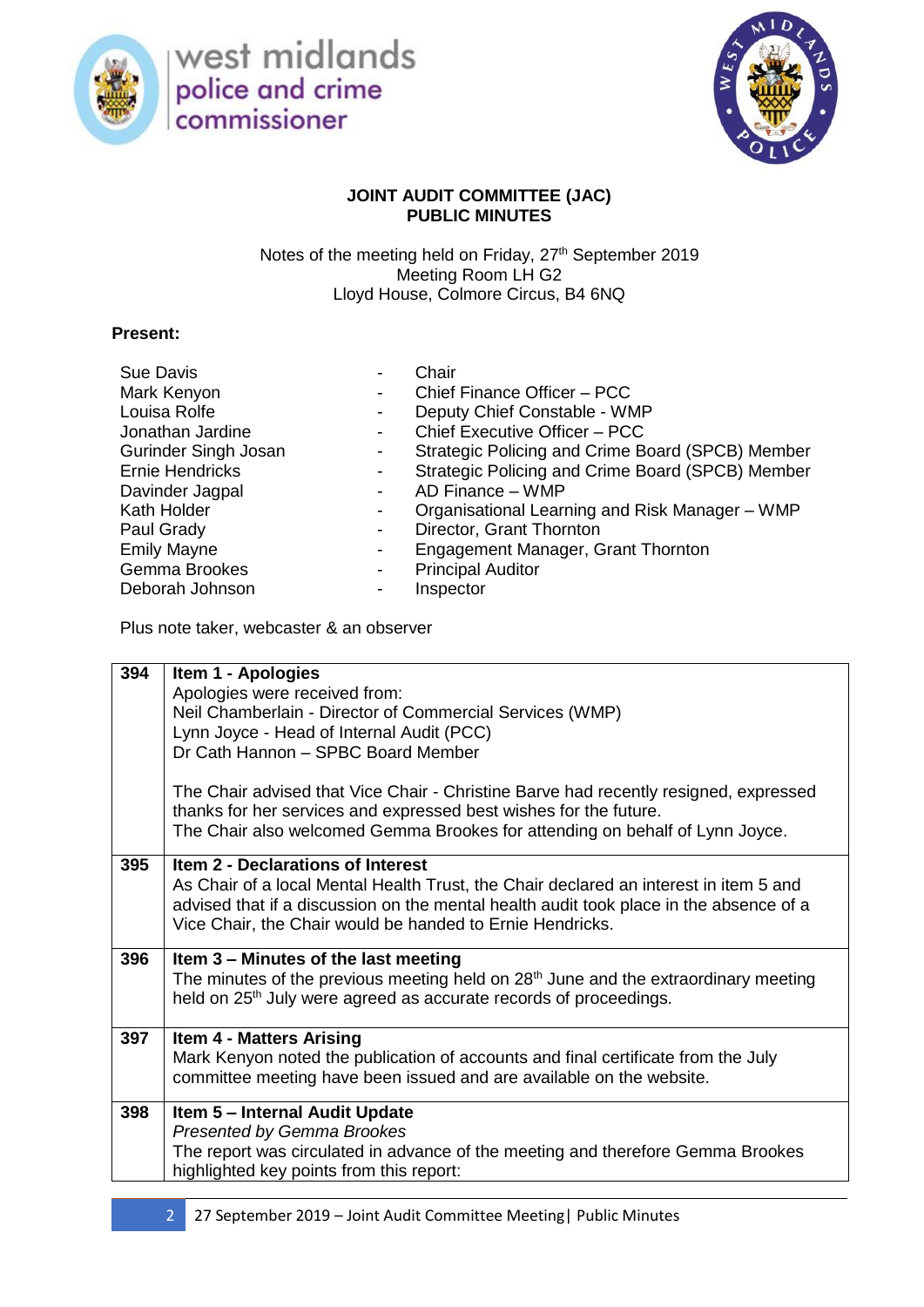| 7 audits completed to final showing 2 audits with limited assurance. 4 audits are in<br>$\bullet$<br>draft.                                                                                                                                                                                                                                                                                                                                     |
|-------------------------------------------------------------------------------------------------------------------------------------------------------------------------------------------------------------------------------------------------------------------------------------------------------------------------------------------------------------------------------------------------------------------------------------------------|
| 14 follow ups completed showing an 83% implementation rate.<br>$\bullet$<br>Table 4 highlights progress of recommendations categorised as high or medium.<br>$\bullet$<br>74% have been implemented with 23 recommendations on-going.<br>The National Fraud Initiative (NFI) investigations continue into the recommended<br>$\bullet$<br>matches. Recovery is in progress for £16k of pension overpayments and £3.5k in<br>duplicate invoices. |
| Table 5 highlights key performance indicators. Actuals are roughly the same as this<br>$\bullet$<br>time last year with good progress being made.                                                                                                                                                                                                                                                                                               |
| Ernie Hendricks asked why the recommendation for detained property detailed in<br>the table of outstanding recommendations is taking so long to implement.                                                                                                                                                                                                                                                                                      |
| Gemma Brookes responded that there is an expectation that this recommendation may<br>be redundant due to Central Property Stores being implemented, but we are awaiting<br>confirmation from Management. Monthly reminders have been issued, but no response<br>has been received as yet.                                                                                                                                                       |
| The Chair noted an action for the Assistant Director to be invited to the next Joint<br>$\overline{\phantom{0}}$<br>Audit Committee if the recommendations are not closed off by December.                                                                                                                                                                                                                                                      |
| Gurinder Singh Josan referred to para 4.4 and 4.8 regarding the<br>$\overline{\phantom{0}}$<br>recommendation implementation rate of 83% (74% for significant<br>recommendations) and asked how this compares to other similar types of<br>authorities.                                                                                                                                                                                         |
| Gemma Brookes advised that this would be collated ahead of the next meeting. Gemma<br>added that the rate is similar to the same time last year (84% implementation rate<br>reported in September 2018.)                                                                                                                                                                                                                                        |
| The Chair asked with regards to overpayments to deceased pensioners, how<br>$\overline{\phantom{0}}$<br>often is the conclusion that something fraudulent has happened as opposed to<br>next of kin forgetting to inform us?                                                                                                                                                                                                                    |
| Gemma Brookes believes the majority of cases were due to late notification. Gemma<br>advised that she would confirm this and report back to the committee.                                                                                                                                                                                                                                                                                      |
| Chair was handed to Ernie Hendricks.<br>The Chair advised that Mental Health received limited status and asked for questions.                                                                                                                                                                                                                                                                                                                   |
| The Chair asked about difficulties in OASIS identifying calls relating specifically<br>-<br>to mental health, from the update from management it wasn't clear what has<br>been put in place to remedy this.                                                                                                                                                                                                                                     |
| Gemma Brookes responded that as part of the response from management they have<br>introduced the national mental health definition. This has been circulated now which<br>should increase the consistency in recording of mental health related calls for service.                                                                                                                                                                              |
| Sue Davis asked whether the force have made direct representations to the<br>$\overline{\phantom{0}}$<br>partnership of mental health providers (MERIT) as opposed to contacting the<br>four partners individually. If this is a common problem it may be something better<br>addressed through their own partnership.                                                                                                                          |
| DCC Rolfe advised that Assistant Chief Constable Jayne Meir is responsible for mental<br>health and has been speaking to partners, but not sure if delays have been discussed                                                                                                                                                                                                                                                                   |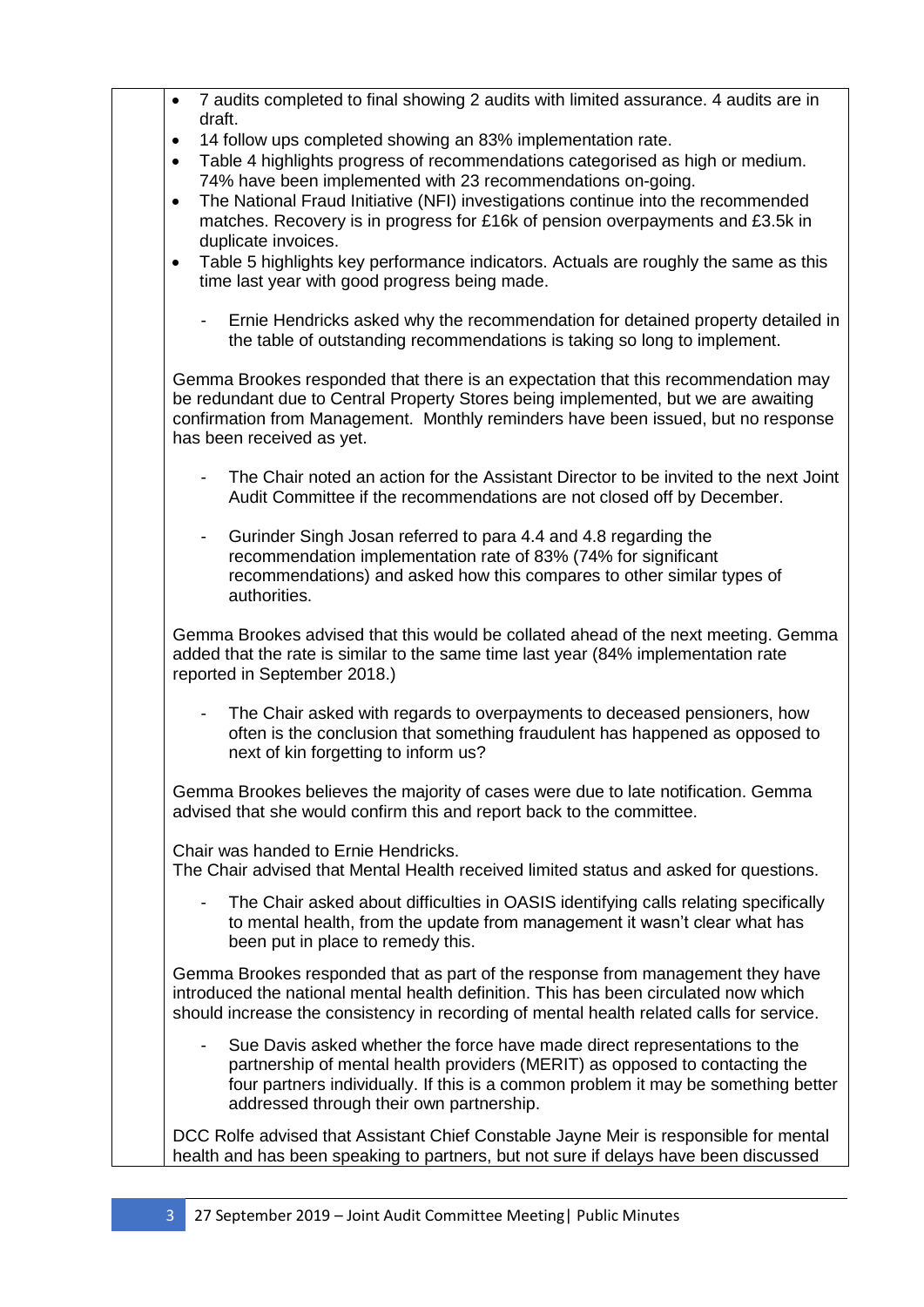|     | with MERIT as opposed to individual partners. DCC Rolfe will discuss this with ACC<br>Meir and report back to the next meeting.                                                                                                                                                                                                                                                                                                                                |
|-----|----------------------------------------------------------------------------------------------------------------------------------------------------------------------------------------------------------------------------------------------------------------------------------------------------------------------------------------------------------------------------------------------------------------------------------------------------------------|
|     | Chair was handed back to Sue Davis.                                                                                                                                                                                                                                                                                                                                                                                                                            |
|     | Ernie Hendricks referred to the summary in Appendix 1 on Appropriate Adults<br>$\sim$ 10 $\pm$<br>and asked if there is enough resource to manage the appropriate adult scheme<br>and custody visits and if enough work has been done to measure demand.                                                                                                                                                                                                       |
|     | Gemma Brookes advised that she would explore resource issue with the Chief<br>Executive and come back with an answer. With regards to demand, difficulties were<br>experienced extracting information from the force systems. Work is being completed to<br>develop a performance framework, which will be able to assess demand. Criminal<br>Justice (custody) had no concerns regarding demand and were able to appoint an<br>appropriate adult when needed. |
|     | Ernie Hendricks asked why there were challenges getting information out of the<br>force system.                                                                                                                                                                                                                                                                                                                                                                |
|     | Gemma Brookes advised that information wasn't held in the system in a way it could be<br>extracted. The data is not stored in a specific field.                                                                                                                                                                                                                                                                                                                |
| 399 | Item 6 - Treasury Management Update                                                                                                                                                                                                                                                                                                                                                                                                                            |
|     | Presented by Davinder Jagpal<br>The report was circulated in advance of the meeting and therefore Davinder Jagpal<br>highlighted key points from this report:                                                                                                                                                                                                                                                                                                  |
|     | The report is an indication of forecast interest rates, which are currently stable.<br>Section 4 – Annual Investment Strategy which will be presented again in March<br>$\bullet$<br>2020.                                                                                                                                                                                                                                                                     |
|     | Section 5 sets out performance parameters against the parameters which have<br>$\bullet$<br>been set internally.                                                                                                                                                                                                                                                                                                                                               |
|     | Ernie Hendricks - NatWest and Coventry Building Society are rated. There are a<br>$\overline{\phantom{0}}$<br>number of investments across Local Authorities, how are these investments<br>rated?                                                                                                                                                                                                                                                              |
|     | Davinder Jagpal advised that any investments are made through advice of a broker and<br>based on their rating criteria. Davinder also explained that NatWest was not an<br>investment but a current account, so maybe should not be reflected in this table.                                                                                                                                                                                                   |
|     | Ernie Hendricks referred to the prudential indicator and gross borrowing figure of<br>$\overline{\phantom{a}}$<br>£82.2m. Do we need to borrow any additional funds and are the indicators set<br>realistic?                                                                                                                                                                                                                                                   |
|     | Davinder Jagpal advised that we are in a comfortable position at the moment and if<br>there is a need for further borrowing it will be around £10m. We and fairly comfortable<br>we will not breech set parameters.                                                                                                                                                                                                                                            |
|     | Mark Kenyon added that we would only borrow for capital investment in relation to the<br>estates programme.                                                                                                                                                                                                                                                                                                                                                    |
|     | Gurinder Singh Josan referred to Brexit being mentioned in the report and asked<br>$\overline{\phantom{a}}$<br>what assessments have been made for risks and potential opportunities.                                                                                                                                                                                                                                                                          |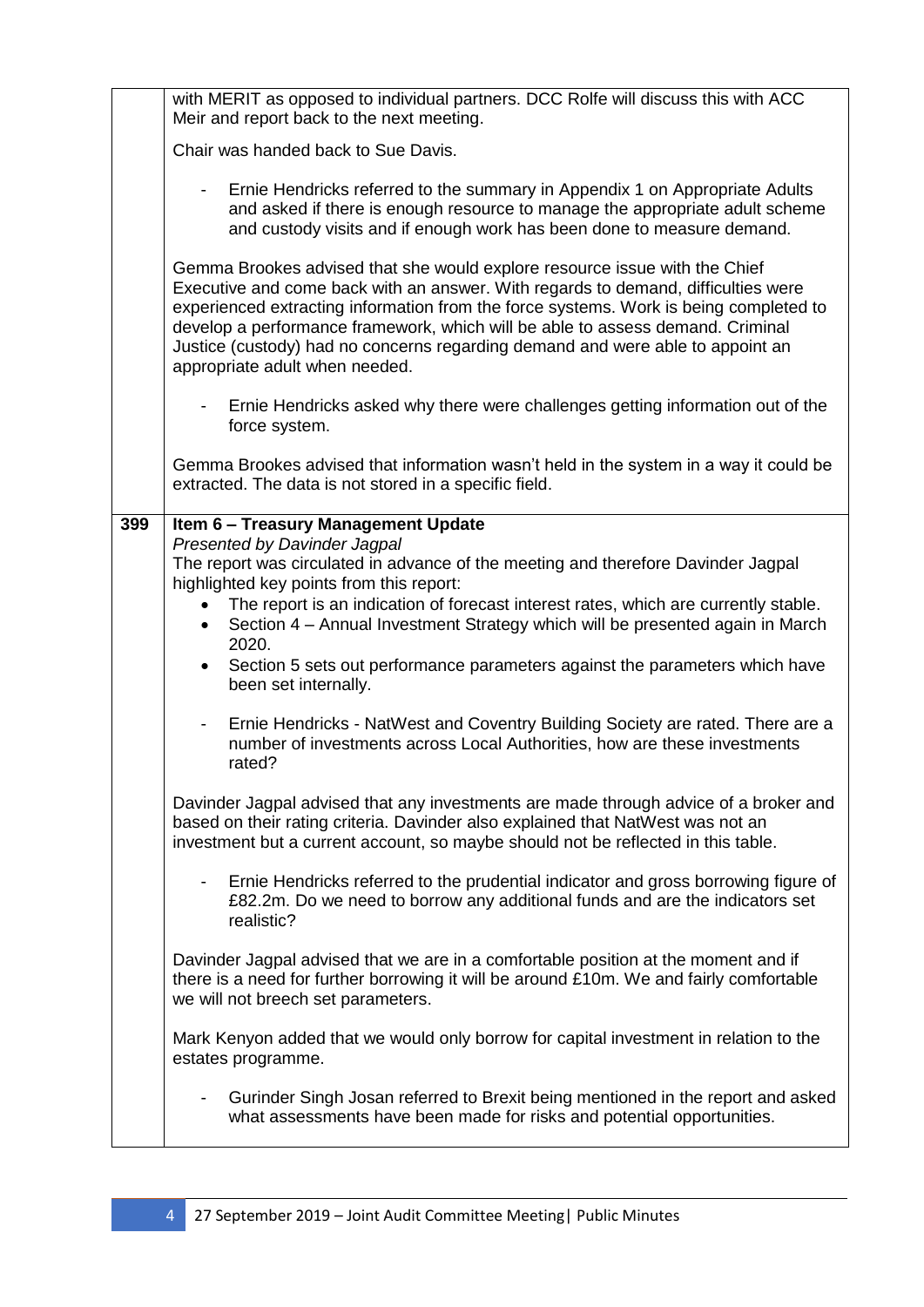|     | Davinder Jagpal advised that borrowing is through PWLB which involves limited risk.<br>Opportunities had not been explored as the function is about making sure sufficient<br>funds are available as and when we need them.                                                                                                                                                                                                                                                                                                                                                                                                                                                                                                                                                                                                                                                                                                                                                                               |
|-----|-----------------------------------------------------------------------------------------------------------------------------------------------------------------------------------------------------------------------------------------------------------------------------------------------------------------------------------------------------------------------------------------------------------------------------------------------------------------------------------------------------------------------------------------------------------------------------------------------------------------------------------------------------------------------------------------------------------------------------------------------------------------------------------------------------------------------------------------------------------------------------------------------------------------------------------------------------------------------------------------------------------|
|     | Mark Kenyon added that investments are only made to rated organisations who meet<br>strict rating criteria and likewise with brokers.                                                                                                                                                                                                                                                                                                                                                                                                                                                                                                                                                                                                                                                                                                                                                                                                                                                                     |
| 400 | Item 7- Corporate Governance Framework<br>Presented by Mark Kenyon<br>The report was circulated in advance of the meeting and therefore Mark Kenyon<br>highlighted key points from this report:<br>The purpose of the report is to set out content on how to PCC and Chief<br>Constable operate daily from a governance perspective.<br>JAC reviews the Annual Governance Statements which set out how the<br>$\bullet$<br>organisation is performing against the Governance framework.<br>We have reviewed terminology in the documents and updated inaccuracies.<br>$\bullet$<br>Property leases are authorised by the PCC.<br>$\bullet$<br>Standing orders have set rules around procurement, these remain the same.<br>$\bullet$<br>Financial delegation also remains the same.<br>$\bullet$<br>The Chief Constable makes the PCC aware of activities in relation insurance<br>$\bullet$<br>claims.                                                                                                   |
|     | Ernie Hendricks asked why the Ethics Committee was not mentioned within the<br>$\overline{\phantom{a}}$<br>document, since there is a strong commitment to ethical values.<br>Mark Kenyon advised that this was a good point and would be taken on board.<br>The Chair noted that this report is circulated to the committee for information<br>purposes only.                                                                                                                                                                                                                                                                                                                                                                                                                                                                                                                                                                                                                                            |
| 401 | Item 8 - External Audit - Annual Audit letter<br><b>Presented by Paul Grady</b><br>Paul Grady advised that the Annual Audit letter is a public facing document containing a<br>highly summarised version of the finance report previously shared.<br>Ernie Hendricks asked why there is only one document as to his recollection<br>there have been 2 in the past<br>Paul Grady clarified that there has always been 1 document.                                                                                                                                                                                                                                                                                                                                                                                                                                                                                                                                                                          |
| 402 | Item 9 - External Audit - Progress Report and Sector Update<br><b>Presented by Paul Grady</b><br>Paul Grady explained that the since the last committee Grant Thornton had issued their<br>final opinion and everything from 2018/19 has been completed. Emily Mayne is currently<br>having discussions on reviewing what worked well, once completed the audit plan will<br>be produced.<br>In 2020/21 a new accounting standard IFRS16 will be introduced which<br>proposes taking all operating leases and turning them into balance sheet leases.<br>Currently all assets are owned by the PCC and used by Chief Constable, so are<br>not shown on Chief's balance sheet, this will need to be sorted through to ensure<br>accounting remains appropriate.<br>2019/20 is the final year of current code of practice. A new code is being<br>$\bullet$<br>consulted on currently. One change relates to the VFM conclusion, which is to<br>move to a narrative statement rather than specific opinion. |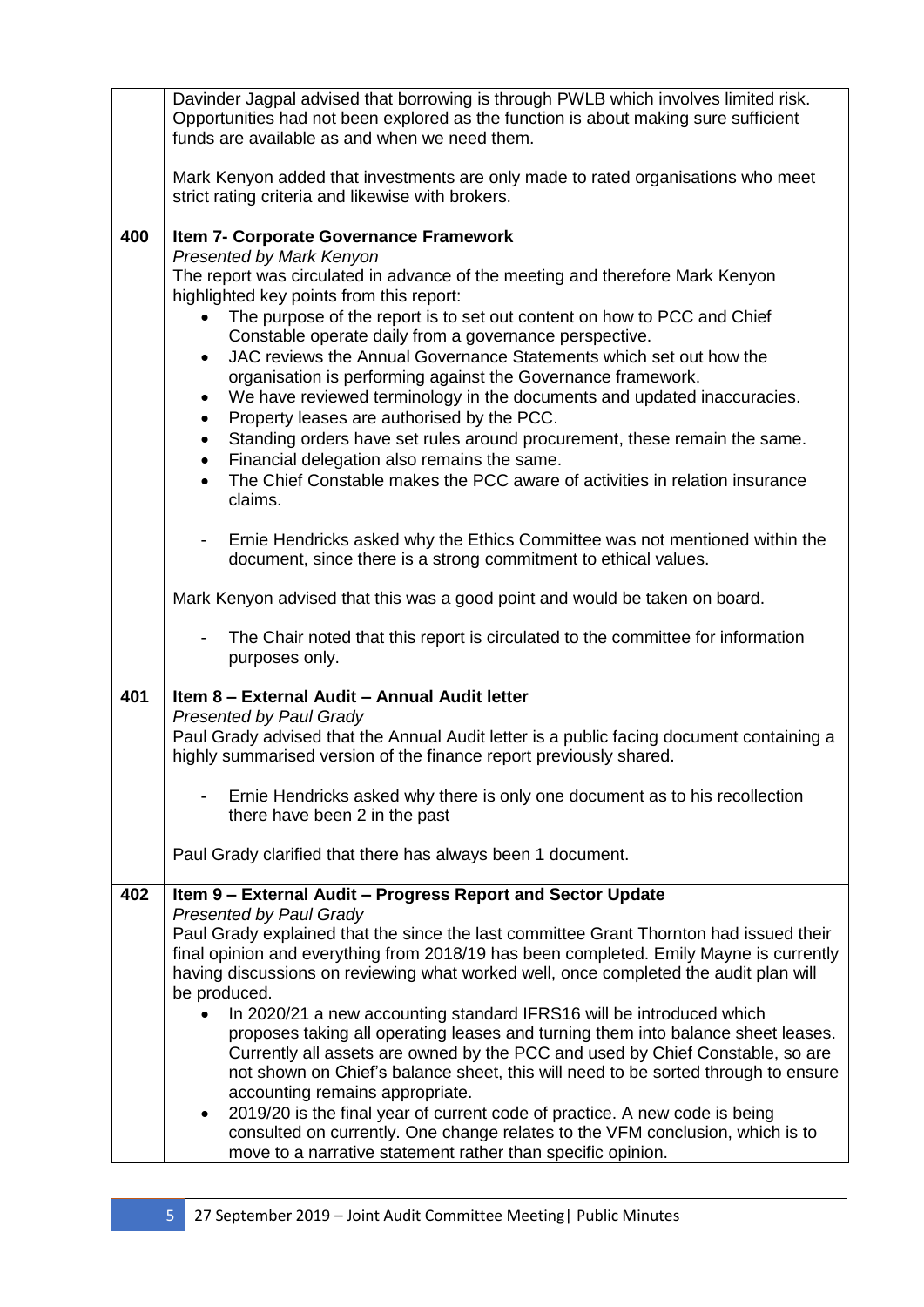|     | Wider police matters - a semi-annual police conference is taking place early                                                                                                                       |
|-----|----------------------------------------------------------------------------------------------------------------------------------------------------------------------------------------------------|
|     | spring. Paul will keep the committee updated on dates.<br>Paul concluded by informing the committee that he will have completed his 5 <sup>th</sup>                                                |
|     | year as the engagement lead for the audit and therefore, as per PSAA rules<br>require, Paul will be handing over next year to a new dedicated lead person.                                         |
|     | Ernie Hendricks asked if the committee would be losing Emily Mayne as well as                                                                                                                      |
|     | Paul Grady.                                                                                                                                                                                        |
|     | Paul Grady confirmed that the committee would not be losing Emily.                                                                                                                                 |
|     | The Chair asked if every force treats assets in the same way in relation to them<br>sitting on the PCCs balance sheet, but used by the Force.                                                      |
|     | Paul Grady confirmed this was common in other forces although with some minor<br>variations. He is confident that the sector will be able to get to a position where this<br>status is maintained. |
|     | The Chair asked if anyone had any thoughts on potential change in the nature<br>and timing on VFM reporting.                                                                                       |
|     | Davinder Jagpal said this would be helpful as at the moment everything is over<br>condensed to the same timeframe.                                                                                 |
|     | The Chair asked if the committee would support this. All said yes.                                                                                                                                 |
| 403 | Item 10 - External Audit - KPI Outcomes 2018/19                                                                                                                                                    |
|     | Presented by Emily Mayne and Paul Grady<br>Paul Grady advised that KPIs are shared annually in order to self-assess against agreed<br>criteria.                                                    |
|     | The Chair requested an action for the self-assessment to be shared with committee<br>members in order to prepare a view to be discussed in December.                                               |
|     | No questions were asked.                                                                                                                                                                           |
| 404 | Item 11 - HMICFRS Update                                                                                                                                                                           |
|     | <b>Presented by Kath Holder</b><br>The report was circulated in advance of the meeting and therefore Kath Holder                                                                                   |
|     | highlighted key points from this report:<br>Since the last committee meetings there have not been any inspections in force.                                                                        |
|     | HMICFRS are currently working on the inspection plan for next year.                                                                                                                                |
|     | PEEL inspections will not start until April 2020.<br>٠                                                                                                                                             |
|     | HMICFRS are looking to make significant changes by moving from 2 week<br>$\bullet$<br>inspection to continuous assessment across the force.                                                        |
|     | The confirmed submission date for Force Management Statement 3 is 31 <sup>st</sup> May<br>2020.                                                                                                    |
|     | We have been notified of 2 thematic inspections.                                                                                                                                                   |
|     | 1) November 2019 – Counter Terrorism for which planning is underway<br>2) December 2019 - Road Policy                                                                                              |
|     | Inspection reports received recommendations since the last meeting are;                                                                                                                            |
|     | 1) Terrorism Act custody Suites - 2 recommendations made:<br>i) Force ownership at senior level for TACT                                                                                           |
|     | ii) Force to ensure sufficient data gathering in TACT                                                                                                                                              |
|     | 2) The Poor relation: The police and Crown Prosecution Services response<br>to crimes against older people; Recommendations incorporated into the Force                                            |
|     |                                                                                                                                                                                                    |

## 6 27 September 2019 – Joint Audit Committee Meeting| Public Minutes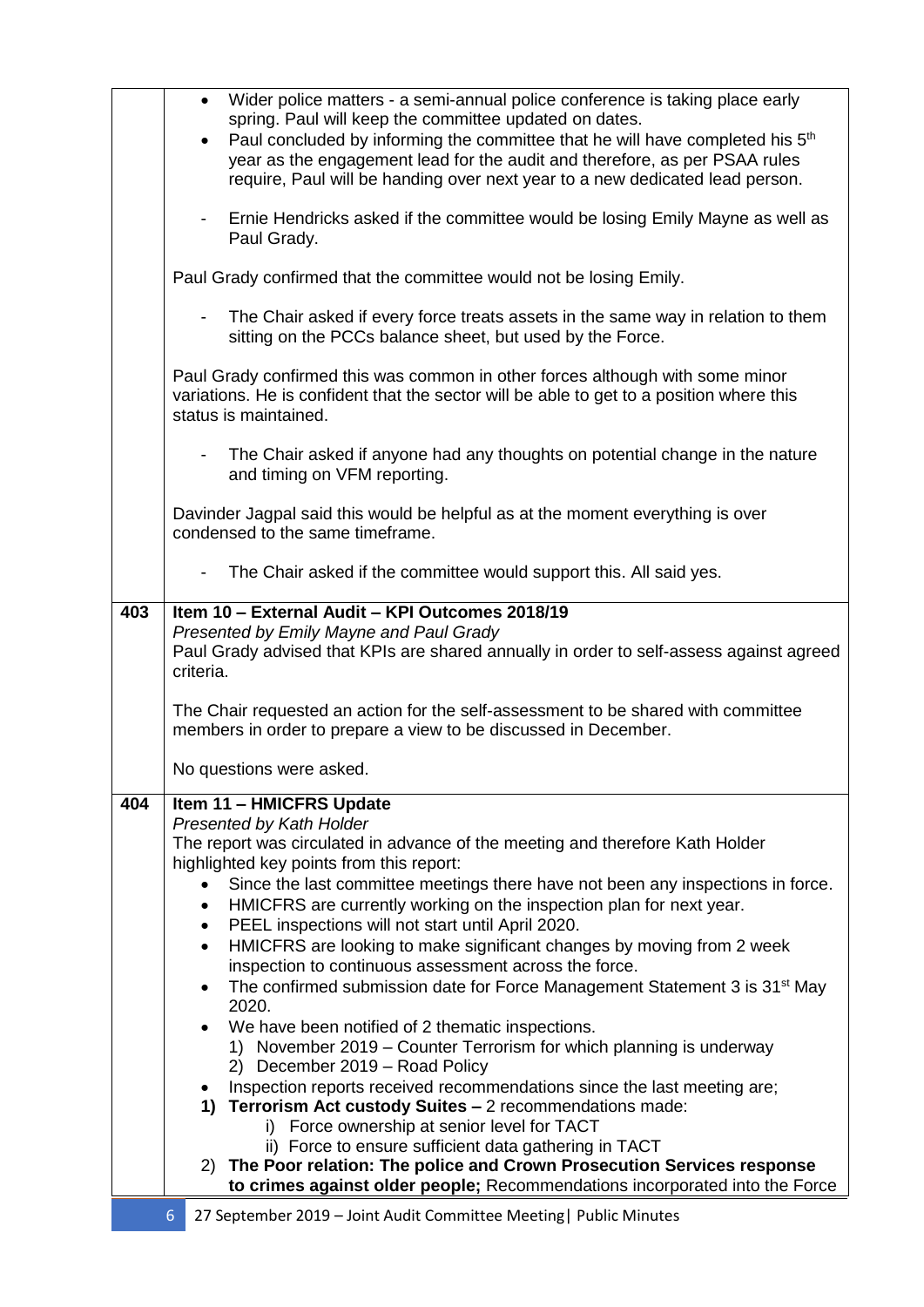|     | Vulnerability Improvement Plan. Timelines have been set for implementation,<br>Kath is speaking to HMICFRS re a timeline due to the amount of stakeholders<br>involved in the process.<br>3) The annual State of Policing; There are no formal recommendations within this<br>report. The force is performing well and there are a number of themes we are<br>looking into in order to develop further.<br>The Chair asked when there is a themed report across a number of Forces, what<br>$\overline{\phantom{a}}$<br>criteria is used by HMICFRS to decide which forces to inspect against.<br>Kath Holder responded that HMICFRS use the force management statement and                                                                                  |
|-----|--------------------------------------------------------------------------------------------------------------------------------------------------------------------------------------------------------------------------------------------------------------------------------------------------------------------------------------------------------------------------------------------------------------------------------------------------------------------------------------------------------------------------------------------------------------------------------------------------------------------------------------------------------------------------------------------------------------------------------------------------------------|
|     | specific crimes and demographics of the force. Kath also mentioned that HMICFRS<br>have acknowledged that they have investigated the West Midlands region a lot and<br>there was significant recognition from HMICFRS that West Midlands Police needed a<br>break in order to process the recommendations. We have been informed this has come<br>to an end and they will return to undertake some thematic inspection now.                                                                                                                                                                                                                                                                                                                                  |
| 405 | Item 12 - Risk Management Update, Including Force Risk Register and OPCC Risk<br><b>Register</b><br>Presented by Kath Holder and Mark Kenyon<br>The report was circulated in advance of the meeting and therefore Kath Holder<br>highlighted key points from this report:<br>The Risk Board has met and reviewed the corporate risk register. The risk<br>$\bullet$<br>register has been presented at the force leadership conference also.<br>Two new risks have been added:<br>$\bullet$<br>1) Police Educational Qualifications Framework (PEQF)<br>2) Britain's exit from the European Union - specifically around intelligence<br>sharing and supply chain. Kath explained that this is being closely monitored<br>so we are fully prepared for Brexit. |
|     | Ernie Hendricks asked:<br>$\overline{\phantom{a}}$<br>Why has the risk around significant IT change been removed as there are<br>three significant IT systems due to land?<br>2 items have been on the risk register for a long time and have not moved. I<br>would have expected to see some movement given the time they have been<br>on the risk register.                                                                                                                                                                                                                                                                                                                                                                                                |
|     | Kath Holder advised that system changes are highlighted in the Change Portfolio and<br>that we ask for regular updates. The risk was relating to the systems being implemented<br>in close succession and the demand on resource was tight and workloads were high<br>due to so many systems being implemented. As the implementation of Connect is now<br>delayed, this has provided breathing space, which has allowed the risk to be<br>reassessed.                                                                                                                                                                                                                                                                                                       |
|     | DCC Rolfe added that risk of three drops in quick succession is no longer a cumulative<br>concern. There are risks for individual systems but these are being well managed within<br>the change portfolio.                                                                                                                                                                                                                                                                                                                                                                                                                                                                                                                                                   |
|     | The Chair mentioned that Brexit risks seem to be very much internal around<br>policing supplies as opposed to operational risks and asked if work was being<br>done to look into the risk of major shortages around policing resource.                                                                                                                                                                                                                                                                                                                                                                                                                                                                                                                       |
|     | Kath Holder advised that risks including demand on policing and mobilisation were<br>being captured elsewhere. Looking into information and intelligence we are good at<br>mobilising and managing public disorders and are well practiced in this. The significant<br>challenges were around areas such as supply chain. Kath mentioned that risks are                                                                                                                                                                                                                                                                                                                                                                                                      |